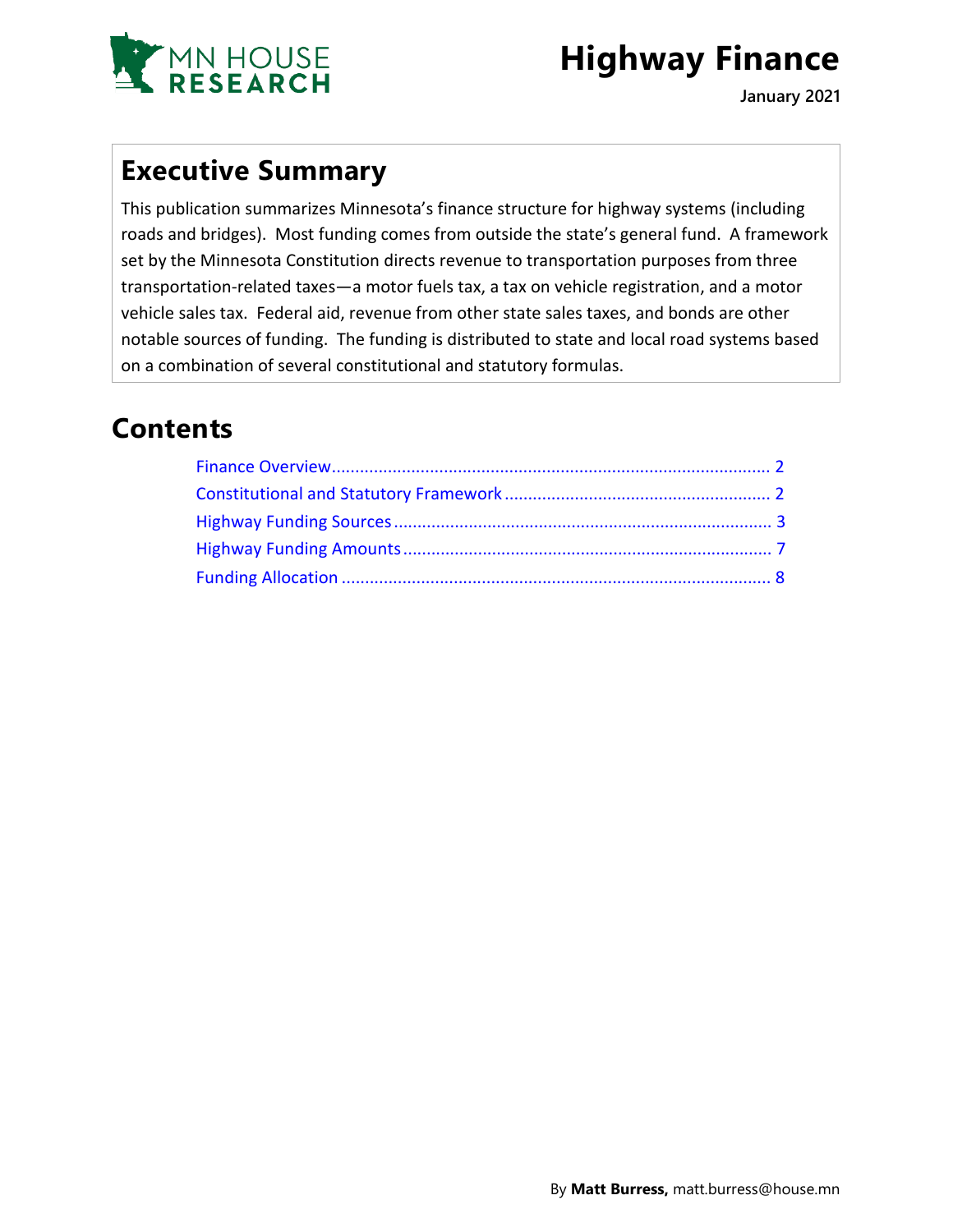### <span id="page-1-0"></span>**Finance Overview**

The chart below summarizes the core flow of highway funding from state and federal sources.



**Notes**: Amounts are for fiscal year 2020. "Local roads and bridges" category includes \$179.3 million in federal aid and \$43.9 million from motor vehicle lease sales tax revenue. HUTD funds include \$4.5 million from fees and investments. The chart does not show (1) \$303.1 million in fiscal year 2020 spending from bond proceeds for both state and local roads, (2) onetime general fund appropriations, (3) MVST and motor vehicle lease sales tax revenue allocated to transit, (4) some investment income, and (5) some federal funds for traffic safety and enforcement. Motor fuels tax revenue goes to the highway user tax distribution fund and "nonhighway transfers" shares are then transferred to other accounts.

# <span id="page-1-1"></span>**Constitutional and Statutory Framework**

The Minnesota Constitution is integral to the state's transportation finance structure, particularly in establishing a framework for funding highways ("highways" is used in a broad sense to encompass streets and bridges at the state as well as local level). Among its features, the constitution: (1) dedicates funding to be "used solely for highway purposes," through authorized taxes on motor fuels, motor vehicle registration, and motor vehicle sales; (2) establishes accounting funds for transportation finance; (3) allocates tax revenues among state, county, and municipal roads; and (4) establishes requirements on use of the funds as well as characteristics of each road system. [Minn. Const. art. XIV](https://www.revisor.mn.gov/constitution/#article_14).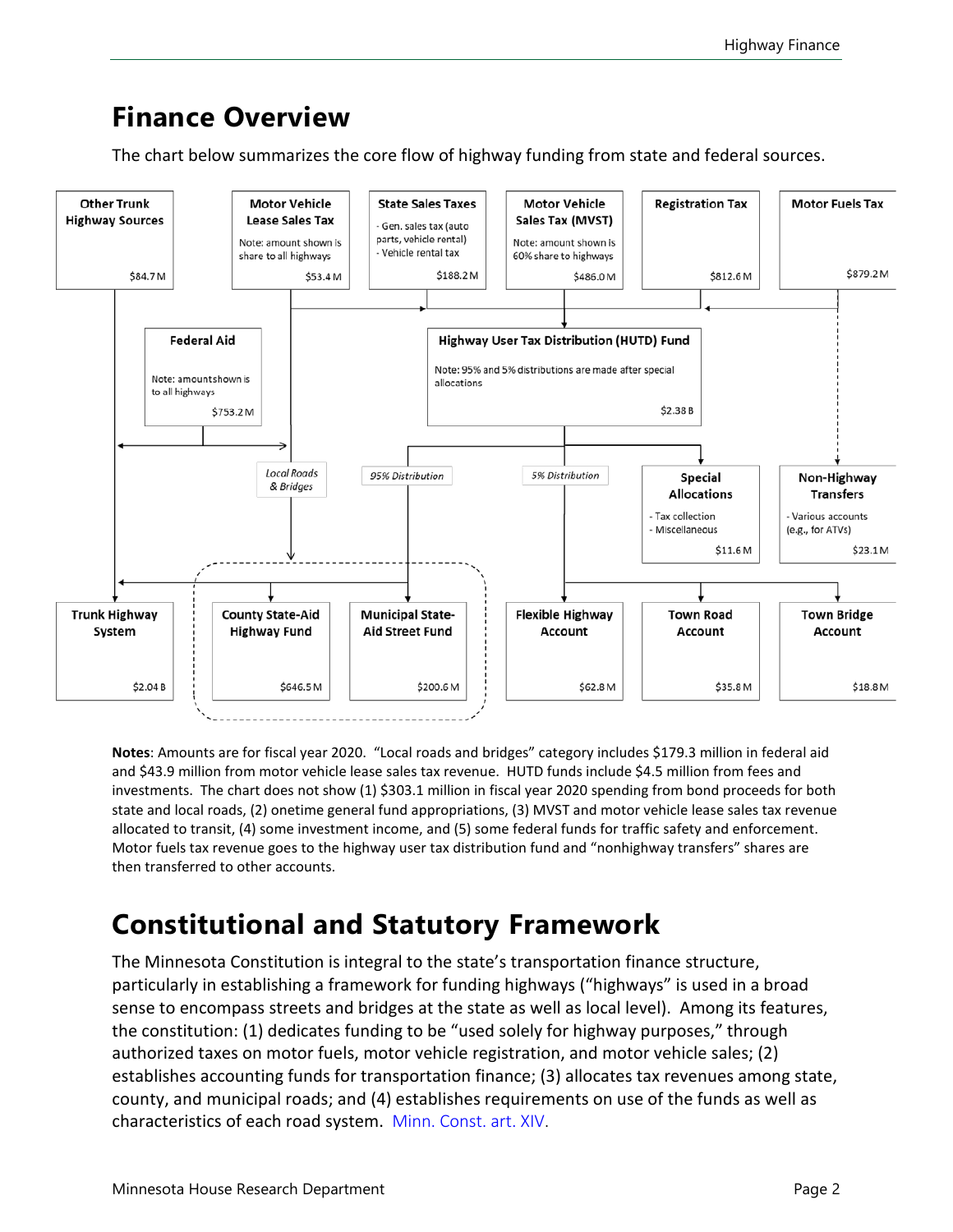Highway finance involves several formulas. A constitutional distribution formula addresses funding for both state and local road systems, and local funds are further allocated through multiple statutory formulas (such as to distribute aid among counties). State statutes further specify fiscal policies such as taxation rates and requirements for local aid.

# <span id="page-2-0"></span>**Highway Funding Sources**

### **Motor Fuels Tax**

The motor fuels tax is the most sizeable highway funding source, with revenue totaling \$879.2 million in fiscal year 2020.

It is imposed at a per-gallon rate and collected from petroleum distributors. The tax rate varies across fuel classifications. The total state tax rate is 28.5 cents per gallon for gasoline, diesel, and some gasoline blends, which includes a 3.5-cent per gallon surcharge that is tied to debt service on trunk highway bonds authorized in 2008. [Minn. Stat. §§ 296A.07,](https://www.revisor.mn.gov/statutes/cite/297A.07) subd. 3; [296A.083.](https://www.revisor.mn.gov/statutes/cite/296A.083) The rate for other fuel types, such as E85 and compressed natural gas (CNG), is proportional to that of gasoline based on energy content of each fuel. The most recent rate changes result from 2008 legislation that phased in an 8.5-cent tax increase over fiscal years 2008 to 2013. [Laws 2008,](https://www.revisor.mn.gov/laws/2008/0/Session+Law/Chapter/152/) ch. 152.

Constitutional language dedicates tax revenue from motor fuel "used for propelling vehicles on the public highways of this state." [Minn. Const. art. XIV,](https://www.revisor.mn.gov/constitution/#article_14) § 10. Revenue is handled in a couple of ways when the fuel is not used for transportation on public roads.

- Taxes paid on fuel used in nonhighway commercial operations, principally farming, are refunded.
- A portion of tax revenue—about \$23.1 million in fiscal year 2020—is attributed to fuel use in nonhighway activities, such as operating ATVs and motorboats, and transferred into various accounts related to those activities. [Minn. Stat. § 296A.18.](https://www.revisor.mn.gov/statutes/cite/296A.18) The funds are primarily administered by the Department of Natural Resources.

### **Registration Tax**

The state imposes a registration tax (also known as tab fees) on motor vehicles domiciled in Minnesota. The tax applies annually to passenger vehicles as well as to trucks and other vehicles that use public streets and highways. Fiscal year 2020 revenue totaled \$812.6 million.

Following changes made by the 2020 Legislature, the tax for passenger vehicles depends on the original vehicle price as well as its age. With a new passenger vehicle, the tax is calculated as (1) a flat \$10; plus (2) the amount resulting from the following formula:

- 1.285 percent of the manufacturer's suggested retail price (MSRP); or 1.25 percent of the MSRP plus the destination charge, for vehicles first registered prior to November 16, 2020; multiplied by
- a depreciation factor that reduces the tax calculated against the MSRP.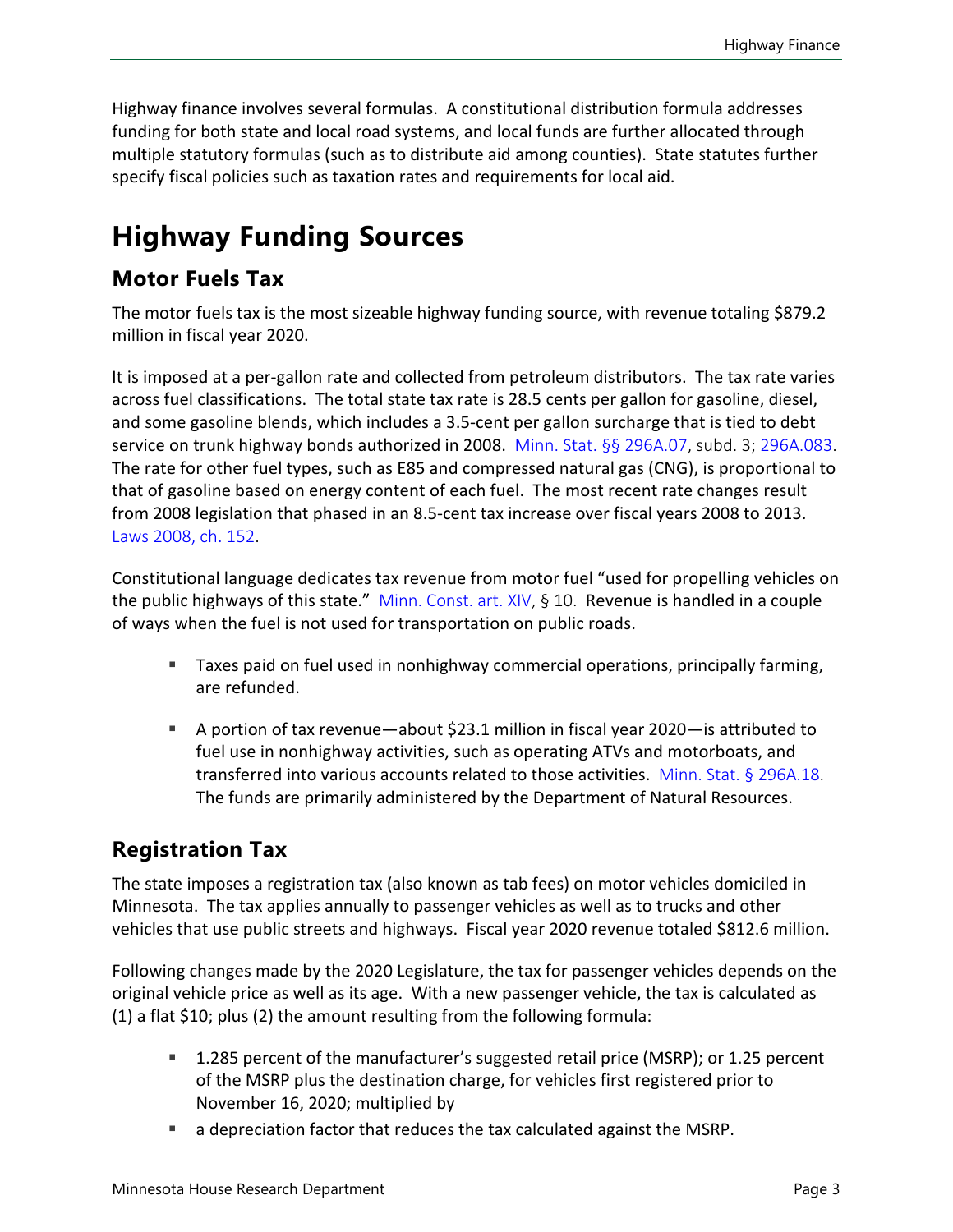In the first year of vehicle life, the tax calculation is performed against 100 percent of the vehicle's MSRP, so in effect there is no depreciation factor applied. In a vehicle's second year, the depreciation factor is 90 percent. It drops by 10 percentage points for each year of vehicle life through the tenth year.

For a vehicle in its  $11<sup>th</sup>$  or succeeding year, the formula is replaced with a \$25 minimum value amount. [Minn. Stat. §](https://www.revisor.mn.gov/statutes/cite/168.013) 168.013, subd. 1a. The minimum value amount is added to the flat \$10, so that the total minimum tax on passenger vehicles is  $$35.^1$  $$35.^1$ 

Trucks are taxed on the basis of weight and age. The tax on trucks and truck-tractors depends on weight following a schedule established by statute, with a 25 percent reduction after eight years of life. For farm trucks there is a weight-based tax that is reduced after eight years of life (the percentage depreciation depends on vehicle weight). Buses are similarly taxed on weight following a separate schedule, with depreciation beginning in the third year of life. Motorcycles carry a flat tax of \$10 annually. Minn. Stat.  $\S$  168.013.

There are exemptions for some vehicles, such as those owned by educational institutions and used to transport pupils to and from school. [Minn. Stat. § 168.012,](https://www.revisor.mn.gov/statutes/cite/168.012) subd. 1.

### **Motor Vehicle Sales Tax (MVST)**

The motor vehicle sales tax, or MVST, is a 6.5 percent tax applied to the sale price of new and used motor vehicles. It is imposed instead of the general sales tax, which has a comparatively higher rate of 6.875 percent. (The 0.375 percent increment is due to a 2008 constitutional amendment—the Legacy amendment—that funds outdoor heritage, clean water, parks and trails, and arts and cultural heritage.) Some older autos as well as collector's vehicles have flat tax rates instead. The flat tax is \$10 for vehicles that are at least ten years old and have a resale value of under \$3,000, and is \$150 for some collector vehicles. [Minn. Stat. §§ 297B.02](https://www.revisor.mn.gov/statutes/cite/297B.02), [297B.025](https://www.revisor.mn.gov/statutes/cite/297B.025). MVST is collected by auto dealers or by deputy registrars when the vehicle is registered.

Historically, MVST revenue had been allocated both to the state's general fund and to transportation purposes, with periodic changes and suspension in funds provided to transportation. Voters in 2006 approved a constitutional amendment dedicating all MVST revenue to transportation purposes, which was phased in over fiscal years 2008 to 2012.

The constitution also places restrictions on the allocation between roads and transit, requiring that:

- "no more than 60 percent" of the revenue goes to highways; and
- "not less than 40 percent" goes to public transit assistance. [Minn. Const.](https://www.revisor.mn.gov/constitution/#article_14) art. XIV, § 13.

<span id="page-3-0"></span> $1$  Other fees apply and are not discussed here.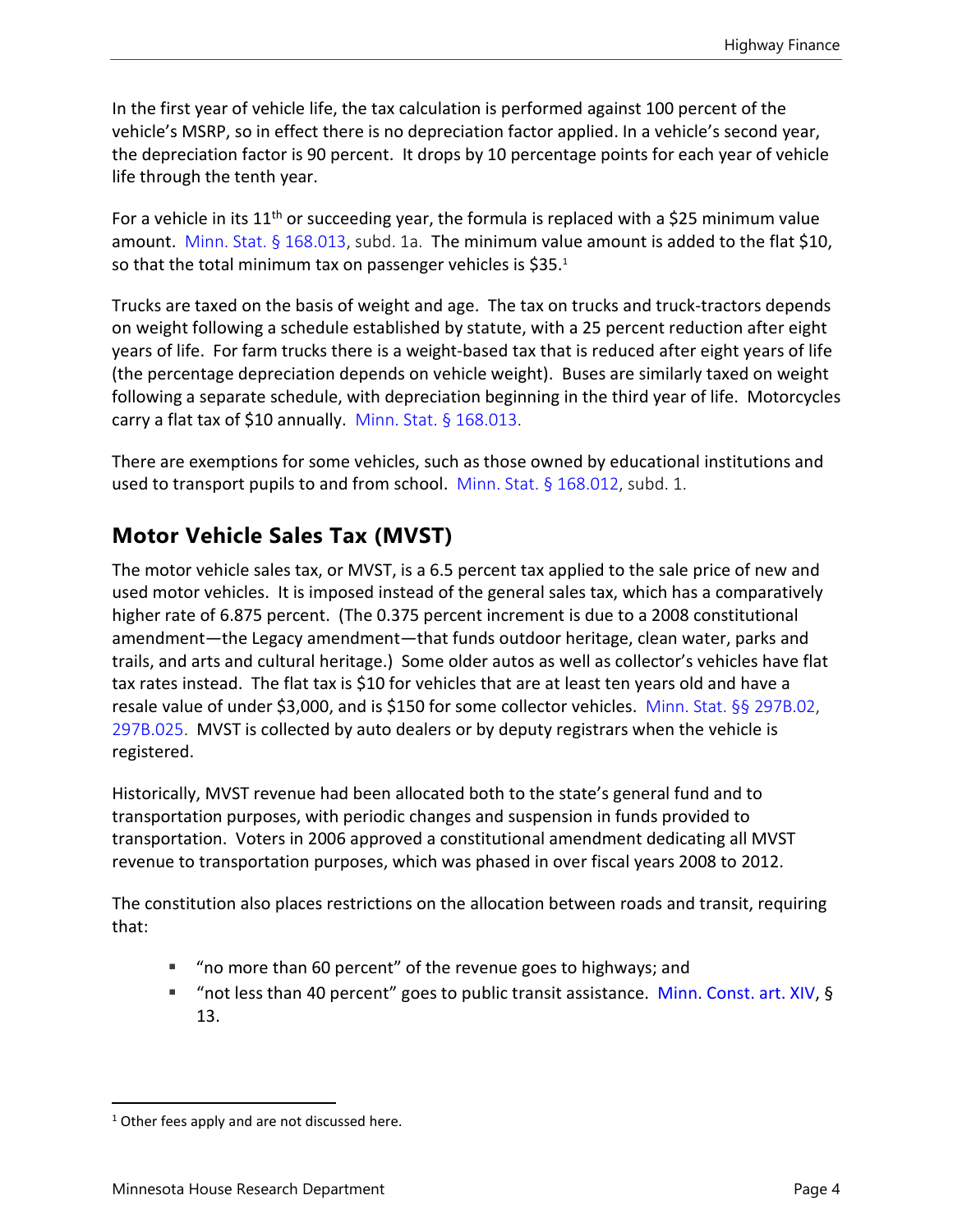MVST funds are distributed by statutory formula at 60 percent for highways and 40 percent to transit. [Minn. Stat. § 297B.09,](https://www.revisor.mn.gov/statutes/cite/297B.09) subd. 1. Fiscal year 2020 revenue for the highway portion totaled \$486.0 million.

#### **State Sales Taxes**

Legislation enacted in 2017 allocates sales tax revenue streams that had previously gone to the general fund. [Laws 2017, 1st spec. sess., ch. 3](https://www.revisor.mn.gov/laws/2017/1/Session+Law/Chapter/3/), art. 3, §§ 109-110. The bulk of the transportation funding increase is directed to the highway user tax distribution (HUTD) fund, which provides for formula-based distribution of money across state and local road systems. Fiscal year 2020 revenue totaled \$197.7 million. The revenue sources are:

- a portion of the general sales tax revenue that is attributed as resulting from sales of automotive parts;
- the entire general sales tax revenue from short-term vehicle rentals;
- all revenue from a separate motor vehicle rental tax, which is imposed on shortterm rentals at a 9.2 percent rate; and
- motor vehicle lease sales tax revenue (see below).

**General sales tax revenue from automotive parts.** A flat dollar amount is specified in law to be allocated from general sales tax revenue attributable to auto parts sales. (It is at a level that does not reflect total sales estimates.) The amount allocated to transportation increased over a phase-in, and is set at \$145.6 million annually beginning in fiscal year 2020. [Minn. Stat. § 297A.94](https://www.revisor.mn.gov/statutes/cite/297A.94), para. (g).

**Motor vehicle lease sales tax revenue.** Longer term leases of passenger vehicles and smaller trucks are subject to the general sales tax (imposed at a 6.875 percent rate). The revenue stream is also known as the motor vehicle lease sales tax (MVLST), although it is not a separate tax. The legislature allocated a portion to county roads and transit starting in fiscal year 2010 (prior to that, revenue had gone entirely to the general fund). The distribution was restructured in 2017 legislation to direct all of the revenue to transportation (after accounting for a constitutionally dedicated share under the Legacy amendment). The distribution follows an allocation formula (discussed in the Funding Allocation section below). In fiscal year 2020, MVLST revenue allocated to highway purposes amounted to \$53.4 million.

### **Other Sources**

Other notable sources of highway funding are as follows.

- **Federal aid** is a significant funding source. It is provided through a number of programs that include formula-based allocations to the state as well as discretionary assistance. Fiscal year 2020 aid totaled \$753.2 million, split \$573.9 million for trunk highways and \$179.3 million for local roads.
- **Other trunk highway sources** for the state's trunk highway system come from various Minnesota Department of Transportation activities, such as construction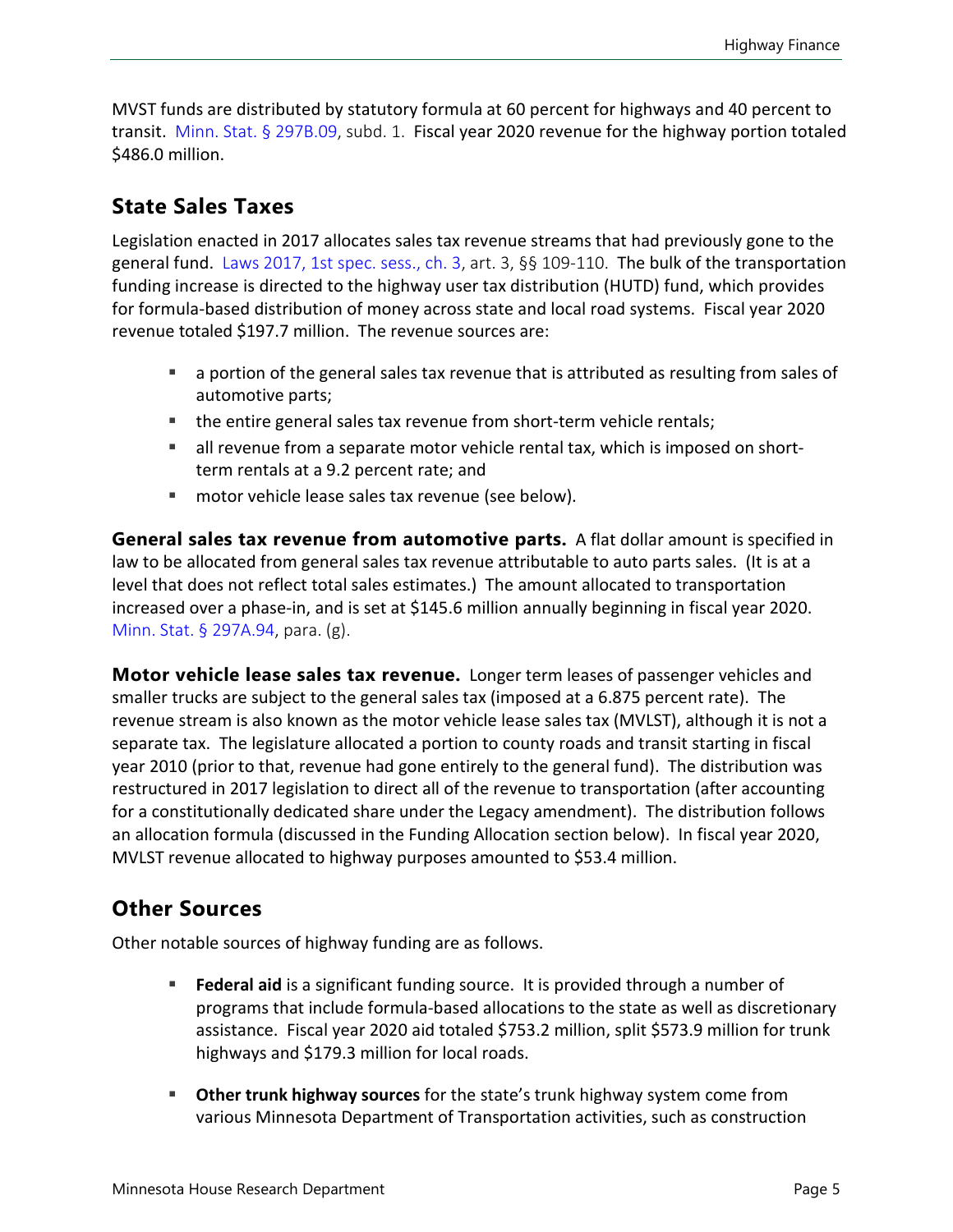work performed under an agreement with local units of government, fees for permits, land and equipment sales, and fines. Revenue from these sources totaled \$84.7 million in fiscal year 2020.

 **General fund appropriations** for road systems are sometimes made in transportation budget legislation, although it is not a typical highway funding source (other than in bonding, discussed below). There were no fiscal year 2020 general fund appropriations.

### **Bonding**

Historically, the legislature has used state bonds to fund both state and local highway projects. There are several forms of bonding, the most relevant of which are highlighted below.

- **Trunk highway bonds** are a specialized form of general obligation bonding and are constitutionally limited to capital projects that are part of, or functionally related to, the trunk highway system. Repayment of debt on the bonds is from the trunk highway fund.
- **General obligation (G.O.) bonds** are regularly authorized for local roads and bridges; they are also known as local road and bridge bonding. (The legislature has also authorized general obligation bonding for other transportation capital such as ports, bus facilities, and light rail.) The bond proceeds cannot be used for projects on the trunk highway system. Debt service is paid from the general fund. [Minn. Const. arts.](https://www.revisor.mn.gov/constitution/#article_11) XI, § 5 (e); [XIV,](https://www.revisor.mn.gov/constitution/#article_14) § 11.

Since bonds carry an obligation of future repayment with interest, proceeds from bond issuances represent debt. Nonetheless, use of bond proceeds enables spending and can therefore be viewed as a funding source.

Legislative *authorizations* to issue bonds are distinct from *expenditures* and can occur prior to the bond issuance, as highway projects can commonly take place over multiple fiscal years. (Bonds are issued based on anticipated cash flow needs of bond-funded projects, in amounts designed to cover upcoming project costs until the next bond sale.)

In fiscal year 2020, proceeds from bonding totaled \$303.1 million for state and local roads. This amount represents funding expenditures for project costs in the fiscal year.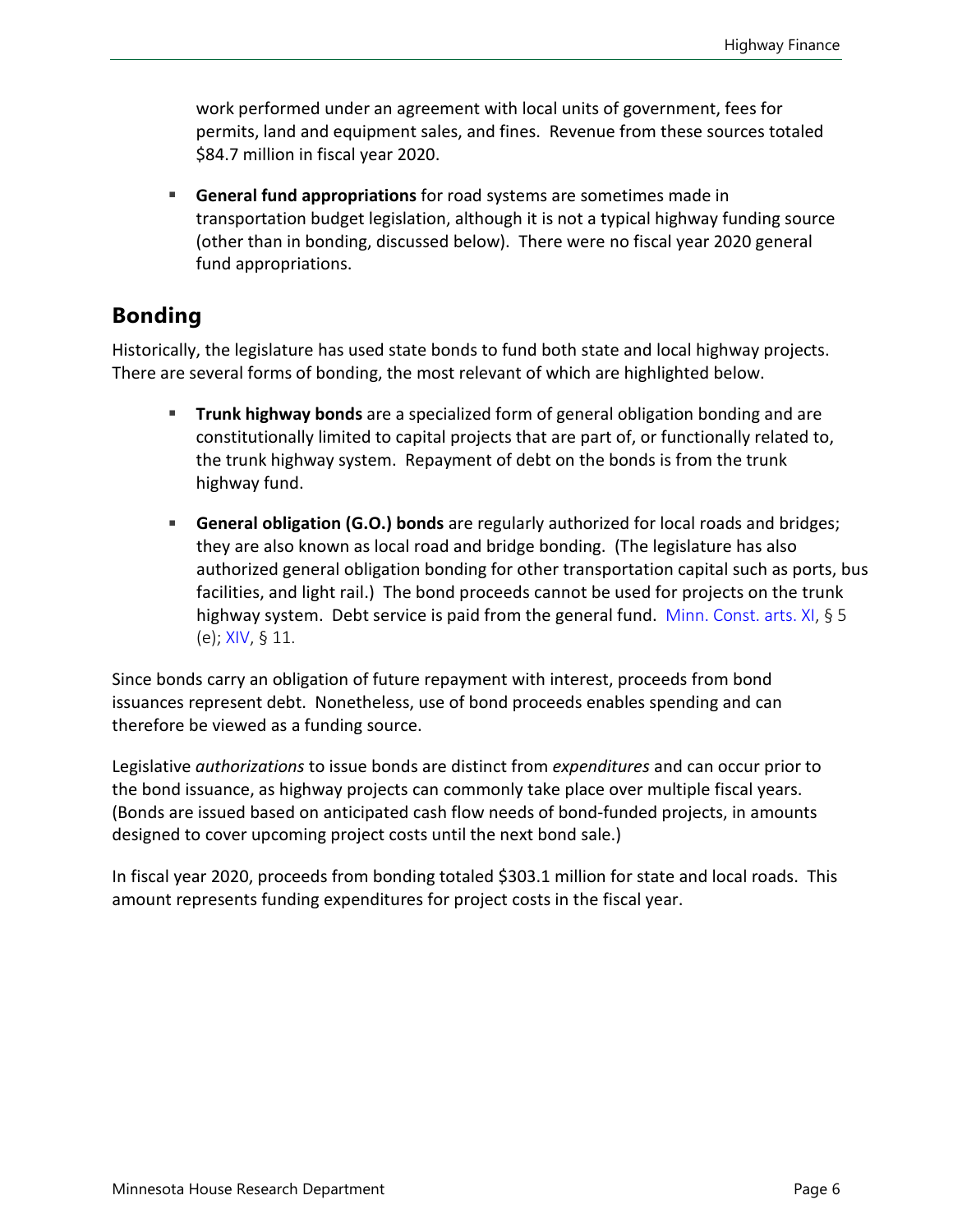# <span id="page-6-0"></span>**Highway Funding Amounts**

The charts below summarize fiscal year 2020 state and federal highway funding, which is for the trunk highway system as well as aid to local government. In the charts, bonding debt is treated as a form of funding.





**Notes – all charts**: (1) "Motor fuels" category includes revenue for fuel attributed to nonhighway uses; (2) "MVST" category only contains highway funding; (3) "Other" category is primarily trunk highway system revenue and includes some investment income; (4) both "Debt" and "Federal" categories include funds for state as well as local road systems; and (5) amounts exclude some federal funds for traffic safety and enforcement.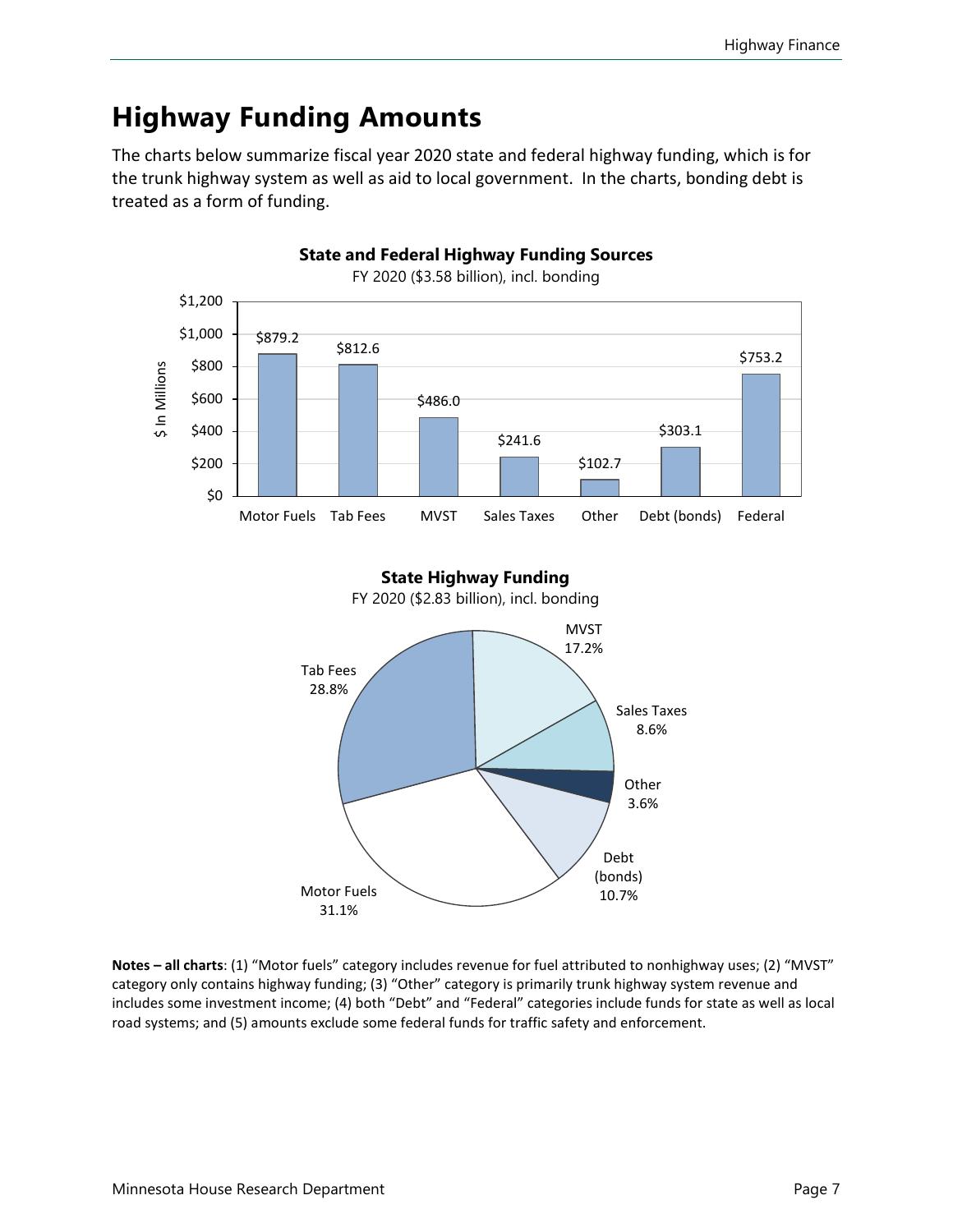# <span id="page-7-0"></span>**Funding Allocation**

### **Constitutional Formula**

Much of the revenue from transportation-related taxes (excluding a portion of the motor vehicle sales tax) initially goes into the highway user tax distribution fund. The HUTD fund is constitutionally established and mainly serves as a distribution passthrough to other highwayrelated funds.

Following some transfers and special allocations (such as for tax collection costs), the bulk of HUTD fund money is allocated in two parts based on a constitutional framework. The following formulas apply to distribution of revenue from both transportation-related taxes and some state sales taxes.

**95 percent distribution.** First, 95 percent is distributed into dedicated highway funds, as outlined in the following table. This is a constitutional formula.

| <b>Share</b> | <b>Destination</b>                        | Use                                                                                                                     |
|--------------|-------------------------------------------|-------------------------------------------------------------------------------------------------------------------------|
| $62\%$       | Trunk highway fund                        | Trunk highway construction, maintenance, and<br>administration.                                                         |
| 29%          | County state-aid highway<br>(CSAH) fund   | County roads in the state-aid system; apportioned to counties<br>based on two statutory formulas. Minn. Stat. § 162.07. |
| 9%           | Municipal state-aid street<br>(MSAS) fund | City streets in the state-aid system; apportioned to cities<br>based on a statutory formula. Minn. Stat. § 162.13.      |

#### **HUTD Distribution**

**5 percent "set-aside."** Second, allocation of the remaining 5 percent in the HUTD fund is somewhat less constricted. The money can be directed by statute, but under the constitution must only go into one or more of the three core highway funds (the trunk highway fund, CSAH fund, and the MSAS fund). Funds are currently put into the CSAH fund and then divided as follows, based on requirements set in state statute. [Minn. Stat. § 161.081.](https://www.revisor.mn.gov/statutes/cite/161.081)

| <b>Share</b> | <b>Destination</b>        | Use                                                                                                                                                                                                                               |
|--------------|---------------------------|-----------------------------------------------------------------------------------------------------------------------------------------------------------------------------------------------------------------------------------|
| 53.5%        | Flexible highway account  | (1) Twin Cities metropolitan area county highways <sup>i</sup> , (2)<br>"turnbacks"-trunk highways being turned over to cities or<br>counties, (3) safety improvements on local roads, and (4)<br>routes of regional significance |
|              | 30.5%   Town road account | Town roads; allocated to counties proportionally based on<br>town road miles, to be distributed to towns. Minn. Stat. §<br>162.081.                                                                                               |
| $16\%$       | Town bridge account       | Town bridges                                                                                                                                                                                                                      |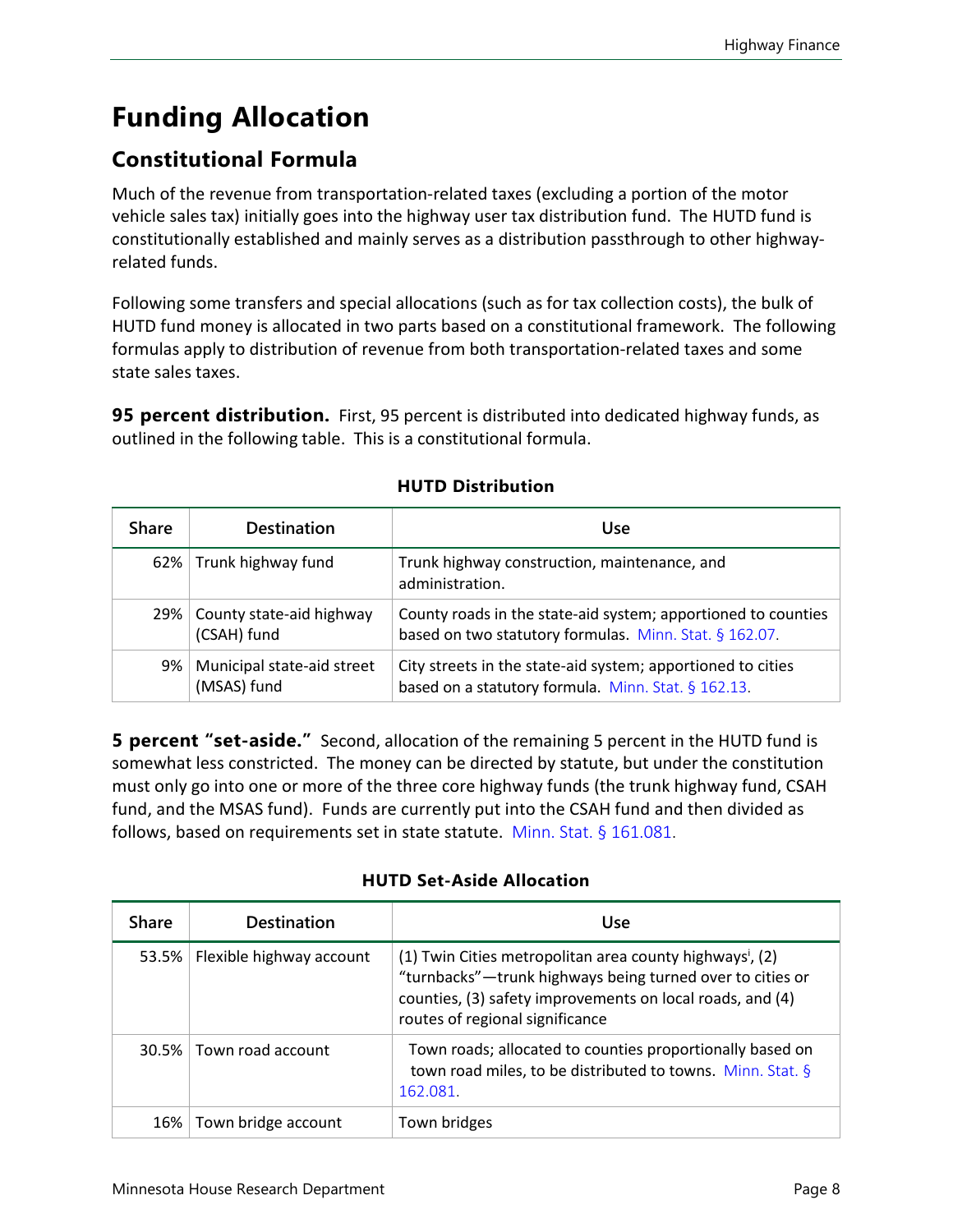| <b>Share</b> | <b>Destination</b>                                            | Use                                                                                                                                                                                                                                          |
|--------------|---------------------------------------------------------------|----------------------------------------------------------------------------------------------------------------------------------------------------------------------------------------------------------------------------------------------|
| <b>Notes</b> | and St. Paul are not counted. Minn. Stat. § 161.081, subd. 3. | <sup>1</sup> A share of funds in the flexible highway account must be allocated to counties in the Twin Cities metropolitan<br>area. The distribution is proportional based on county population, except that the populations of Minneapolis |

A constitutional provision specifies that the split within the 5 percent set-aside cannot be changed more than once every six years. The latest change went into effect July 1, 2009.

### **Motor Vehicle Sales Tax (MVST)**

Since fiscal year 2012 (following the constitutional dedication phase-in), MVST revenue has been divided between highways and transit as follows. [Minn. Stat. § 297B.09.](https://www.revisor.mn.gov/statutes/cite/297B.09)

| <b>Share</b> | <b>Destination</b>        | Use                                                                                                                    |
|--------------|---------------------------|------------------------------------------------------------------------------------------------------------------------|
|              | 60%   HUTD fund           | State and local highways; revenue into the HUTD fund is then<br>allocated by formulas (as outlined in previous tables) |
| $36\%$       | Metropolitan area transit | Transit in Twin Cities metropolitan area                                                                               |
| 4%           | Greater Minnesota transit | Transit systems in Greater Minnesota                                                                                   |

#### **MVST Allocation**

### **State Sales Taxes**

The 2017 Legislature directed additional revenue to highways using state sales tax sources.

|  | <b>State Sales Taxes Revenue to Transportation</b> |
|--|----------------------------------------------------|
|  |                                                    |

| Source                                                                                                     | <b>Transportation Share</b> | <b>Destination</b>  |
|------------------------------------------------------------------------------------------------------------|-----------------------------|---------------------|
| Gen. sales tax - auto parts                                                                                | \$145.6 million annually    | <b>HUTD</b> fund    |
| Gen. sales tax – vehicle rental                                                                            | All revenue                 | <b>HUTD</b> fund    |
| Vehicle rental tax                                                                                         | All revenue                 | <b>HUTD</b> fund    |
| Motor vehicle lease sales tax                                                                              | All revenue                 | Various (see below) |
| <b>Notes</b><br>Revenue into the HUTD fund is then allocated by formulas (as outlined in previous tables). |                             |                     |

### **Motor Vehicle Lease Sales Tax Revenue**

Following 2017 changes, the formula to distribute motor vehicle lease sales tax revenue allocates all of the revenue to transportation purposes. (The changes eliminate a portion of revenue that had been retained in the general fund.) The allocation is outlined below.